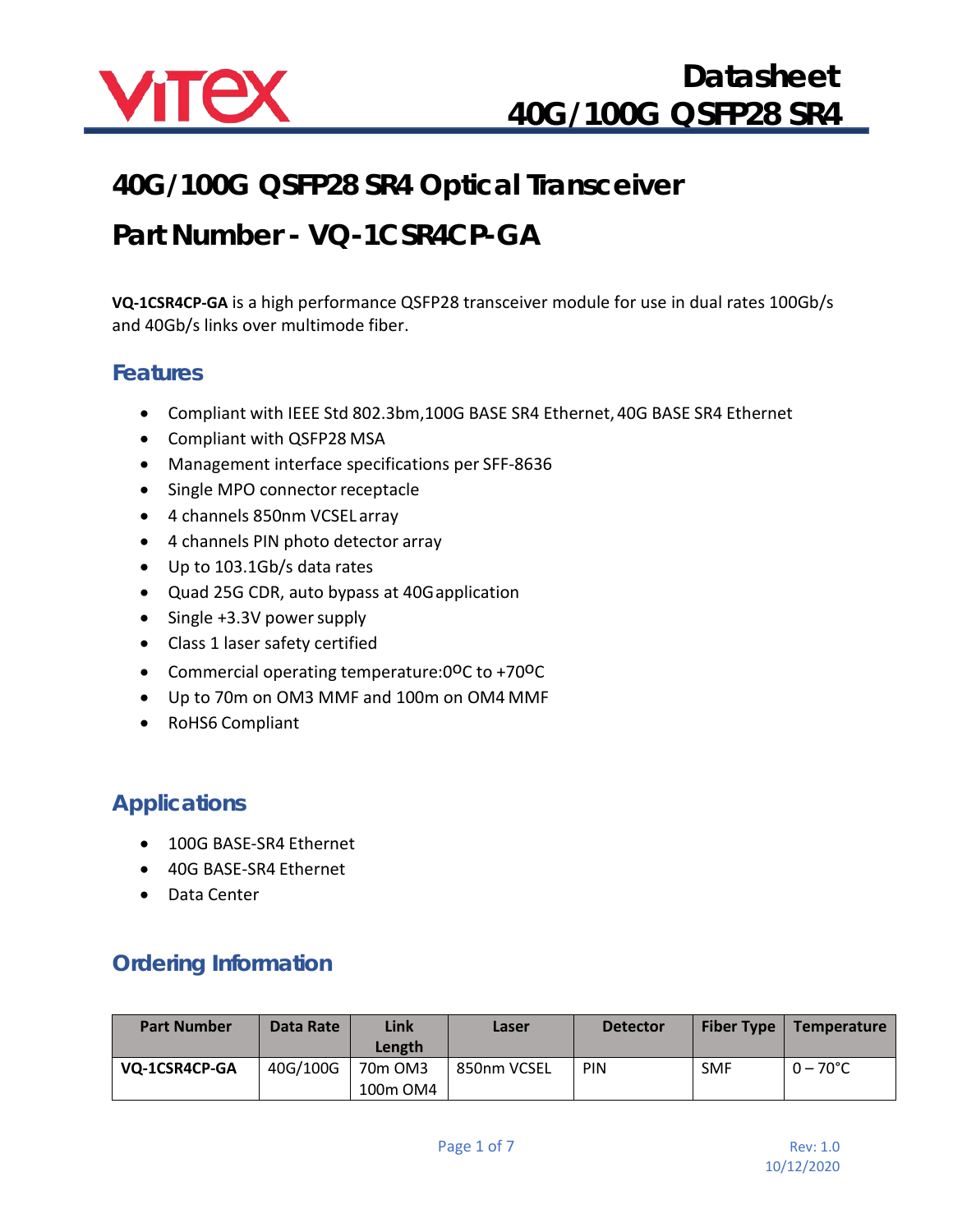

### **Product Overview**

Vitex **VQ-1CSR4CP-GA** transceivers are designed for use in dual rate 100Gb/s and 40Gb/s links over multimode fiber. They integrate four channel VCSEL array and four channel PIN photodiode array. The module can operate at 103.1Gb/s and 41.2Gb/s up to 70m using OM3 or 100m using OM4 MMF. They are compliant with the QSFP28 MSA and IEEE 802.3bm 100GBASE-SR4.

**VQ-1CSR4CP-GA** is compliant with RoHS.

| <b>Parameter</b>   | <b>Symbol</b> | <b>Min</b> | <b>Typ</b> | <b>Max</b> | <b>Unit</b> | <b>Note</b> |
|--------------------|---------------|------------|------------|------------|-------------|-------------|
| Operating          | Тc            | 0          | 25         | 70         | °C          |             |
| Temperature        |               |            |            |            |             |             |
| Storage            | Ts            | $-40$      |            | 85         | °C          | 2           |
| Temperature        |               |            |            |            |             |             |
| Input Voltage      | Vcc           | 3.135      | 3.3        | 3.465      | v           |             |
| Maximum Voltage    | Vmax          | $-0.5$     |            | 4.0        |             | 3           |
| Module total power | Pt            |            |            | 2.5        | w           |             |
| Module Low Power   | Plp           |            |            | 1.5        | W           |             |
| Mode               |               |            |            |            |             |             |

### **General Specifications**

1.Case temperature

2.Ambient temperature

3.For electrical power interface

### **Optical – Transmitter**

| <b>Parameter</b>                     | <b>Symbol</b>               | <b>Min</b> | <b>Typ</b> | <b>Max</b> | Unit | <b>Note</b>              |
|--------------------------------------|-----------------------------|------------|------------|------------|------|--------------------------|
| Launch Optical Power                 | P                           | $-8.4$     |            | $+2.4$     | dBm  | 1                        |
| Center Wavelength Range              | λc                          | 840        | 850        | 860        | nm   | $\overline{\phantom{0}}$ |
| <b>Extinction Ratio</b>              | EX                          | 2          |            |            | dB   | 2                        |
| Power Budget                         | $\overline{\phantom{a}}$    | 8.2        |            |            | dB   |                          |
| Spectral width(RMS)                  | Δλ                          |            |            | 0.6        | nm   |                          |
| Transmitter and Dispersion Penalty   | <b>TDP</b>                  |            |            | 4.3        | dB   |                          |
| <b>Optical Return Loss Tolerance</b> | ORLT                        |            |            | 12         | dB   |                          |
| Eye Diagram                          | IEEE Std 802.3bm compatible |            |            |            |      |                          |

Note:

1. The optical power is launched into OM3MMF

2. Measured with a PRBS  $2^{31}$ -1 test pattern @25.78125Gbps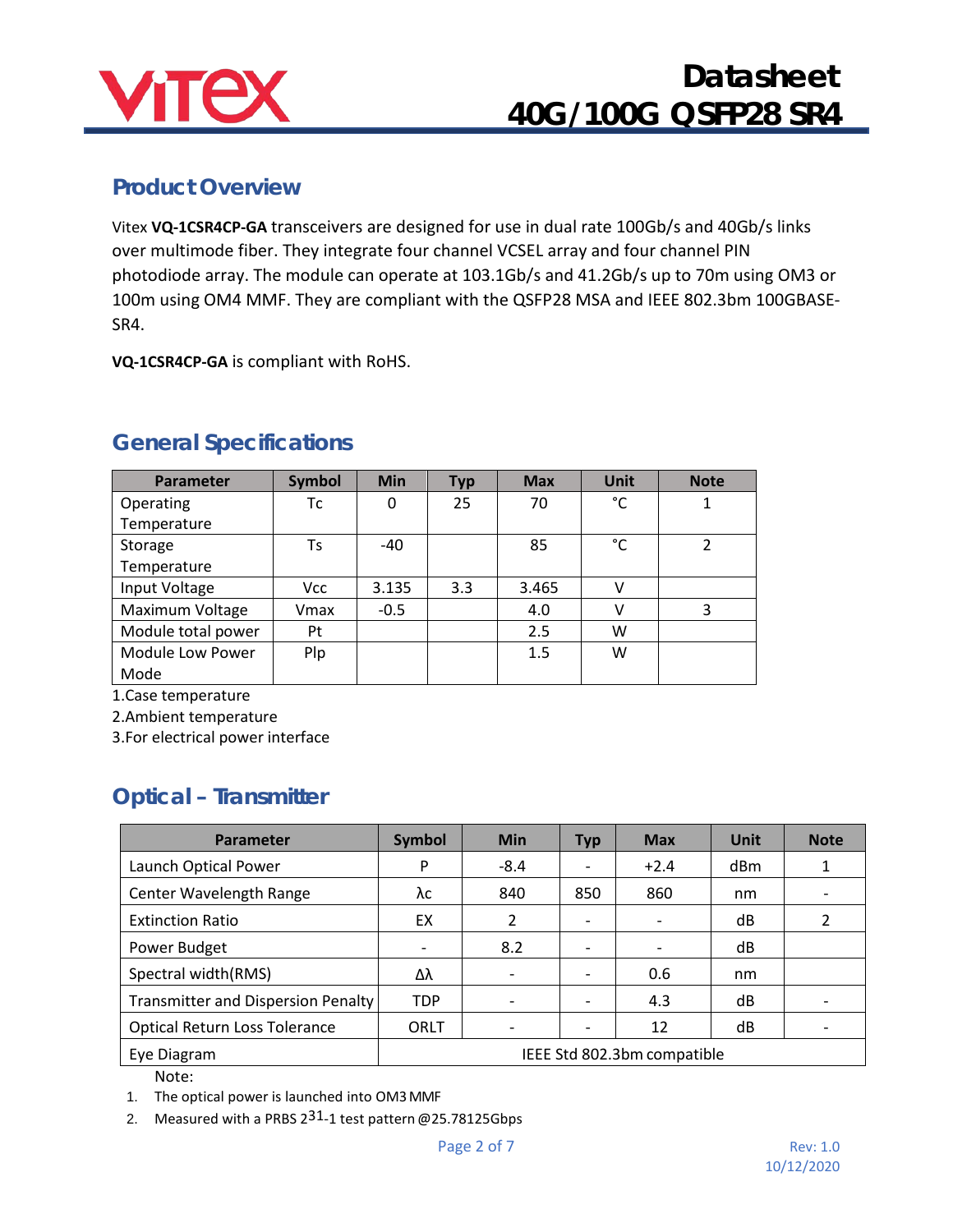

### **Optical- Receiver**

| <b>Parameter</b>                                                                   | <b>Symbol</b>            | <b>Min</b>                   | <b>Typ</b> | <b>Max</b> | <b>Unit</b>     | <b>Note</b>    |
|------------------------------------------------------------------------------------|--------------------------|------------------------------|------------|------------|-----------------|----------------|
| Center Wavelength                                                                  | λc                       | 840                          | 850        | 860        | nm              |                |
| Average Receiver Sensitivity (Pavg)                                                | S                        | $\overline{\phantom{a}}$     |            | $-10.3$    | dBm             |                |
| Average Receiver Sensitivity (Pavg)                                                | S                        |                              |            | $-7.5$     | dBm             | $\mathfrak{p}$ |
| Receiver Overload (Pavg)                                                           | <b>POL</b>               | 2.5                          |            |            | d <sub>Bm</sub> |                |
| Damage Threshold                                                                   | <b>POL</b>               | 3.4                          |            | -          | dBm             |                |
| <b>Optical Reflectance</b>                                                         | ORL                      | $\overline{\phantom{a}}$     |            | $-12$      | dB              |                |
| LOS De-Assert                                                                      | LOSD                     | $\qquad \qquad \blacksquare$ |            | $-11$      | dBm             |                |
| <b>LOS Assert</b>                                                                  | LOSA                     | $-30$                        |            |            | dBm             |                |
| LOS Hysteresis<br>$\mathbf{A}$ $\mathbf{A}$ $\mathbf{A}$ $\mathbf{A}$ $\mathbf{A}$ | $\overline{\phantom{a}}$ | 0.5                          |            | 5          | dB              |                |

Note:

1. Measured with PRBS 231-1 test pattern, 10.3125Gb/s and 25.78125Gb/s, BER<5E-5

2. Measured with PRBS 231-1 test pattern, 10.3125Gb/s and 25.78125Gb/s, BER<10-12

### **Electrical – Transmitter**

| <b>Parameter</b>              | Symbol   | Min | <b>Typ</b> | <b>Max</b> | Unit  | <b>Note</b> |
|-------------------------------|----------|-----|------------|------------|-------|-------------|
| Input Differential Impedance  | ZIN      | -   | 100        |            | 77    |             |
| Differential Data Input Swing | VIN. P-P | 180 |            | 900        | mVP-P |             |

### **Electrical – Receiver**

| <b>Symbol</b> | Min | <b>Typ</b> | <b>Max</b> | Unit  | <b>Note</b> |
|---------------|-----|------------|------------|-------|-------------|
| ΖO            |     | 100        |            |       |             |
| VOUT, P-P     | 300 |            | 850        | mVP-P |             |
| Tr.Tf         | 12  |            |            | рs    |             |
|               |     |            |            |       |             |

Notes:

1. Internally AC coupled, but requires external 100Ω differential load termination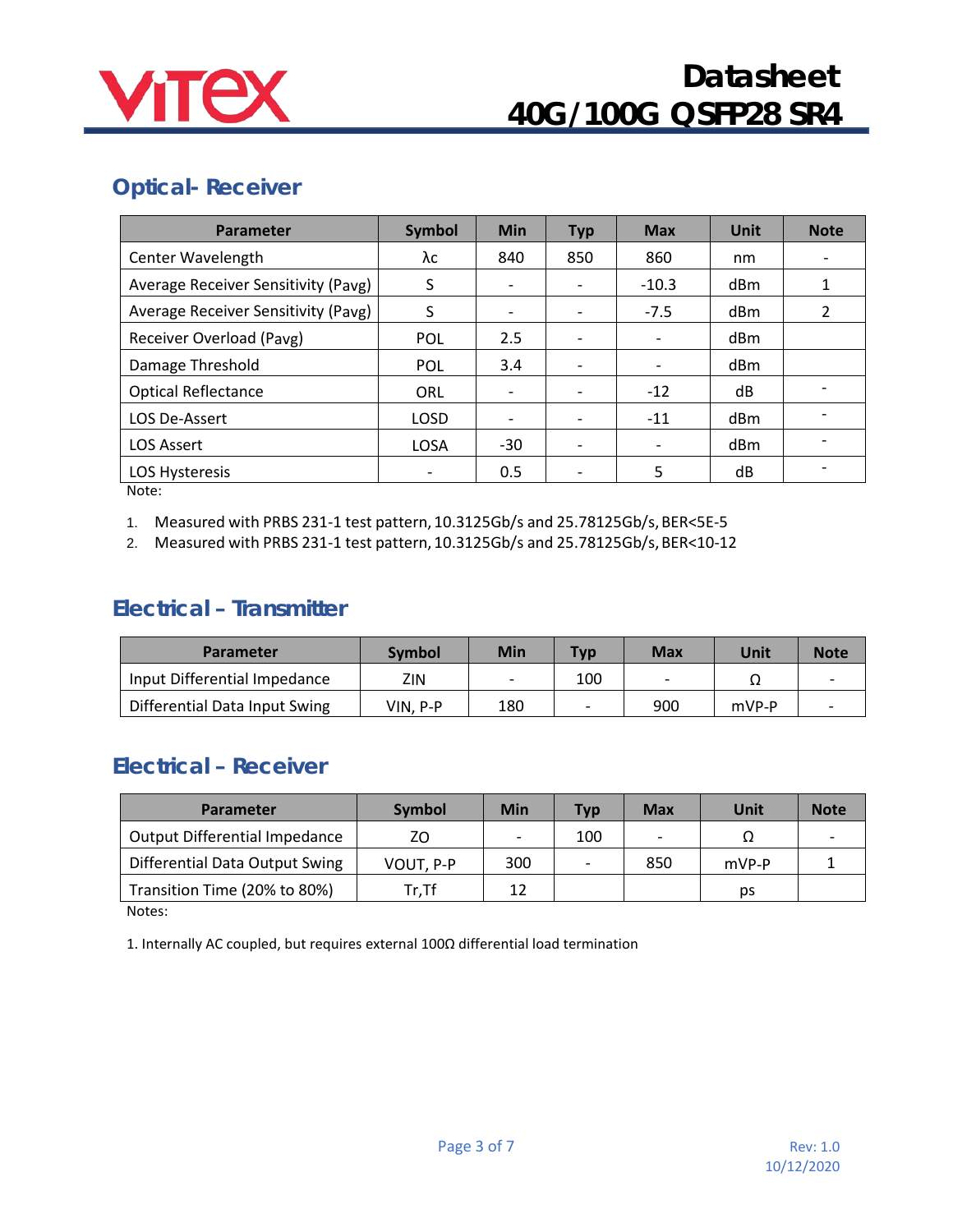

### **Transceiver Block Diagram**



### **Functional Description**

This product converts parallel electrical input signals into parallel optical signals, by a driven Vertical Cavity Surface Emitting Laser (VCSEL) array. The transmitter module accepts electrical input signals compatible with Common Mode Logic (CML) levels. All input data signals are differential and internally terminated. The receiver module converts parallel optical input signals via a photo detector array into parallel electrical output signals. The receiver module outputs electrical signals are also voltage compatible with Common Mode Logic (CML) levels. All data signals are differential and support a data rates up to 10.3125Gps@40G Mode/25.78Gbps@100G Mode per channel.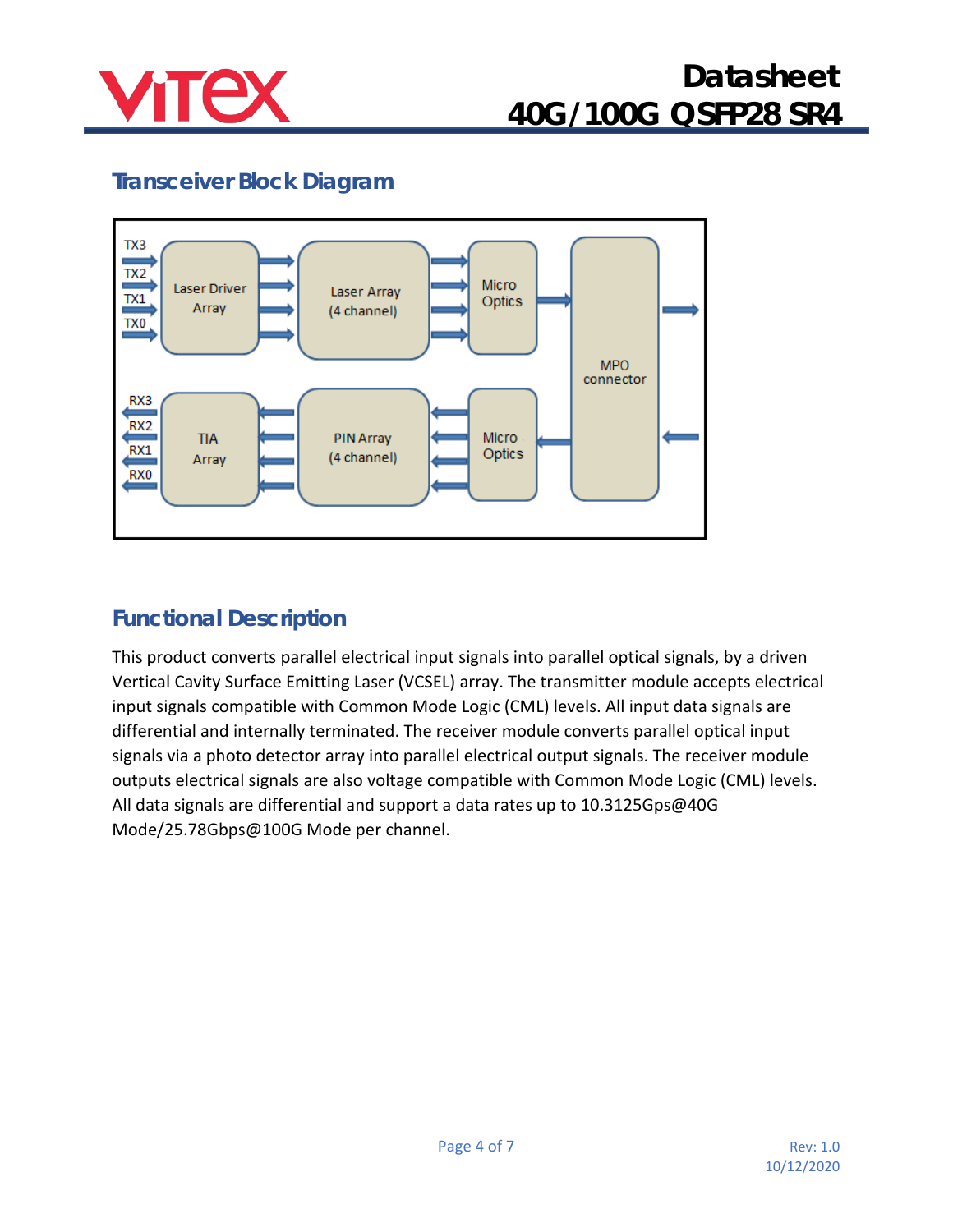

### **Electrical Connector Layout**



Top Side

**Bottom Side**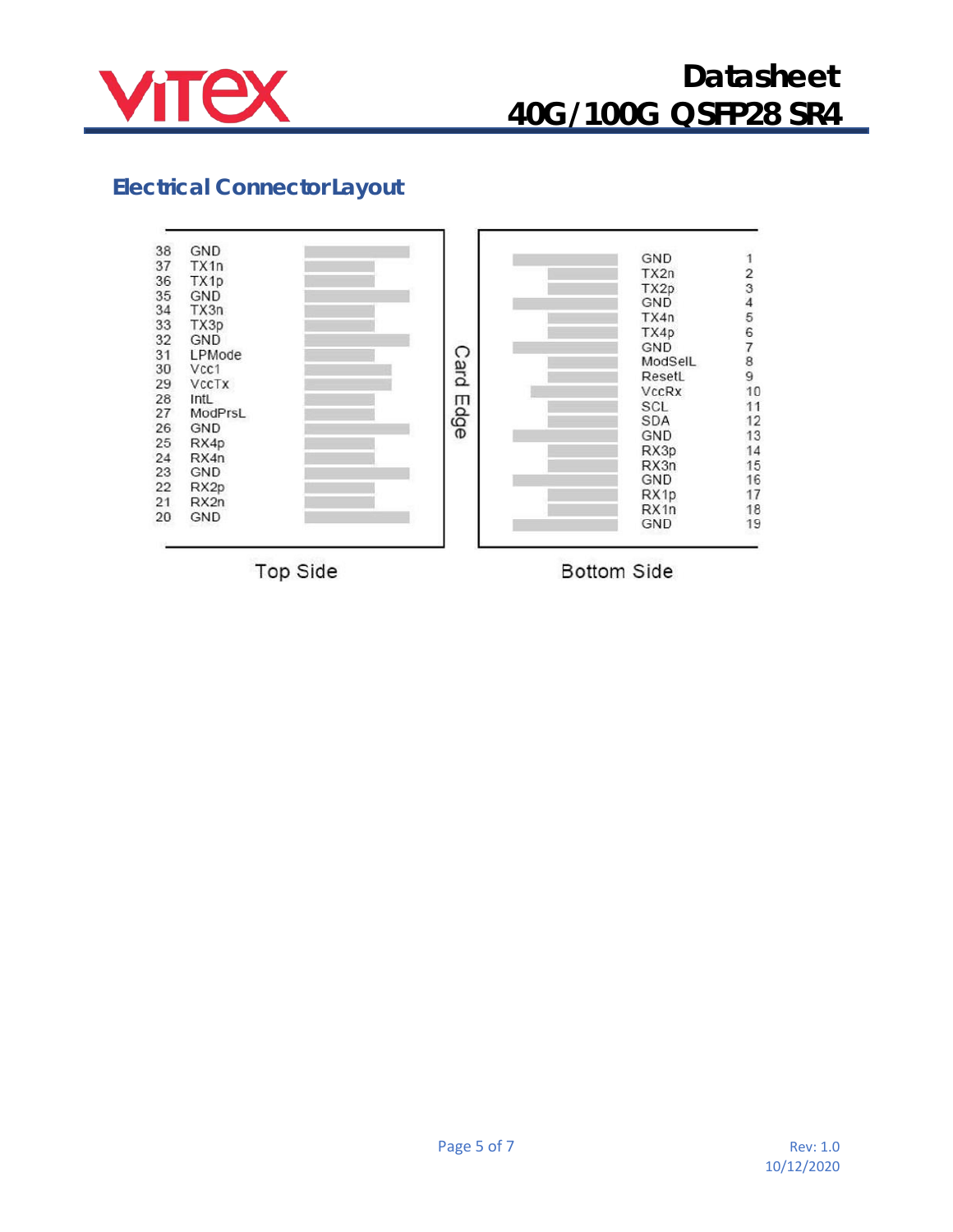

### **Electrical Pin Definition**

| PIN#           | Symbol                         | <b>Description</b>                                                                        | <b>Remarks</b> |
|----------------|--------------------------------|-------------------------------------------------------------------------------------------|----------------|
| 1              | <b>GND</b>                     | Ground                                                                                    | 5              |
| $\overline{2}$ | Tx2n                           | Transmitter Inverted Data Input, LAN2                                                     |                |
| 3              | Tx2p                           | Transmitter Non-Inverted Data Input, LAN2                                                 |                |
| 4              | <b>GND</b>                     | Ground                                                                                    | 5              |
| 5              | Tx4n                           | Transmitter Inverted Data Input, LAN4                                                     |                |
| 6              | Tx4p                           | Transmitter Non-Inverted Data Input, LAN4                                                 |                |
| $\overline{7}$ | GND                            | Ground                                                                                    | 5              |
| 8              | ModSelL                        | Module select pin, the module responds to two-wire serial communication<br>when low level | $\mathbf{1}$   |
| 9              | ResetL                         | <b>Module Reset</b>                                                                       | $\overline{2}$ |
| 10             | $V_{\text{CC}}$ RX             | +3.3V Power Supply Receiver                                                               |                |
| 11             | SCL                            | 2-wire serial interface clock                                                             |                |
| 12             | <b>SDA</b>                     | 2-wire serial interface data                                                              |                |
| 13             | <b>GND</b>                     | Ground                                                                                    | 5              |
| 14             | Rx3p                           | Receiver Non-Inverted Data Output, LAN3                                                   |                |
| 15             | Rx3n                           | Receiver Inverted Data Output, LAN3                                                       |                |
| 16             | GND                            | Ground                                                                                    | 5              |
| 17             | Rx1p                           | Receiver Non-Inverted Data Output, LAN1                                                   |                |
| 18             | Rx1n                           | Receiver Inverted Data Output, LAN1                                                       |                |
| 19             | <b>GND</b>                     | Ground                                                                                    | 5              |
| 20             | GND                            | Ground                                                                                    | 5              |
| 21             | Rx2n                           | Receiver Inverted Data Output, LAN2                                                       |                |
| 22             | Rx2p                           | Receiver Non-Inverted Data Output, LAN2                                                   |                |
| 23             | <b>GND</b>                     | Ground                                                                                    | 5              |
| 24             | Rx4n                           | Receiver Inverted Data Output, LAN4                                                       |                |
| 25             | Rx4p                           | Receiver Non-Inverted Data Output, LAN4                                                   |                |
| 26             | <b>GND</b>                     | Ground                                                                                    | 5              |
| 27             | ModPrsL                        | The module is inserted into the indicate pin and grounded in the module.                  | 3              |
| 28             | IntL                           | Interrupt                                                                                 | 4              |
| 29             | $V_{\text{CC}}$ <sup>T</sup> X | +3.3V Power Supply transmitter                                                            |                |
| 30             | $v_{\rm CC1}$                  | +3.3V Power Supply                                                                        |                |
| 31             | LPMode                         | Low Power Mode                                                                            | 5              |
| 32             | GND                            | Ground                                                                                    | 5              |
| 33             | Tx3p                           | Transmitter Non-Inverted Data Input, LAN3                                                 |                |
| 34             | Tx3n                           | Transmitter Inverted Data Input, LAN3                                                     |                |
| 35             | GND                            | Ground                                                                                    | 5              |
| 36             | Tx1p                           | Transmitter Non-Inverted Data Input, LAN1                                                 |                |
| 37             | Tx1n                           | Transmitter Inverted Data Input, LAN1                                                     |                |
| 38             | GND                            | Ground                                                                                    | 5              |